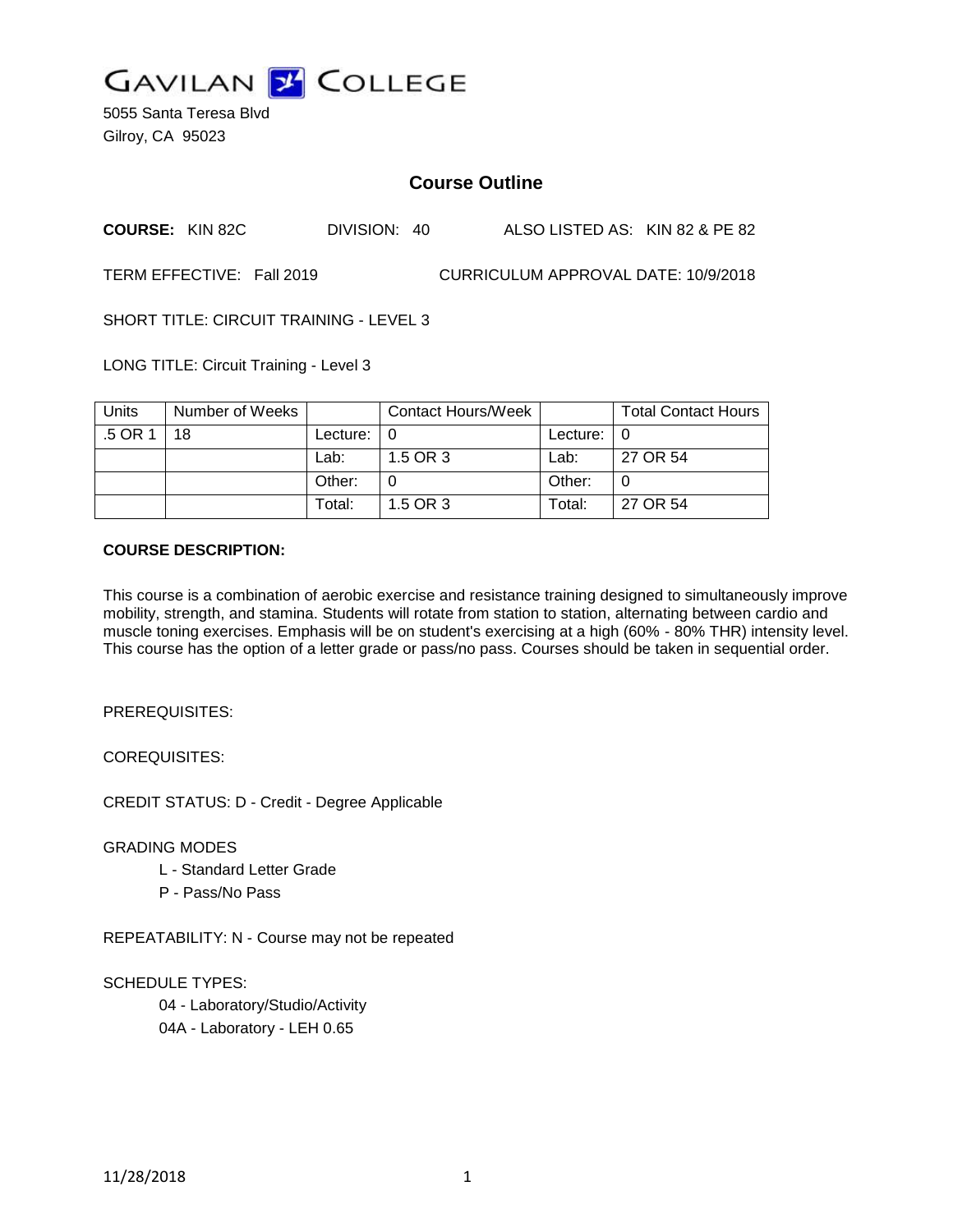# **STUDENT LEARNING OUTCOMES:**

1. Calculate, monitor and apply their Target Heart Rate (THR) to determine they are participating in class workouts at 60% -80% of their THR.

Measure of assessment: demonstration, worksheet, pre and post testing

Year assessed, or planned year of assessment: 2019

Semester: Fall

2. Measure their muscular strength/endurance to determine an increase of 15% - 20%.

Measure of assessment: pre and post testing, demonstration

Year assessed, or planned year of assessment: 2019

Semester: Fall

### **CONTENT, STUDENT PERFORMANCE OBJECTIVES, OUT-OF-CLASS ASSIGNMENTS**

Curriculum Approval Date: 10/9/2018

6 - 12 Hours

CONTENT: Introduction to class, including course syllabus, course expectations, grading and attendance policies. Pre-test will be conducted to determine a baseline for each students' muscular strength/endurance and cardiovascular fitness. Students will determine their Target Heart Rate (THR). A variety of stations will be provided which will allow each student to work on improving their muscular strength/endurance and cardiovascular fitness. Check THR.

STUDENT PERFORMANCE OBJECTIVES: Participate in the pre-test fitness assessment. Complete a circuit of exercise stations and monitor their THR to determine their exertion level.

#### 7.5 - 15 Hours

CONTENT: Continue circuit training, alternating between cardio and muscle toning exercises. Monitor THR. An example of a level 3 circuit would be: 8 - 10 exercise stations, completing 2 - 3 sets (rotations). Students would work on each exercise 30 - 45 seconds with a 30 - 45 second recovery time between exercises. The exercises could include: muscular strength/endurance training - stability ball sit-ups, stability ball push-ups, medicine ball hamstring curl and medicine ball crunches; and for cardiovascular fitness training - shuttle run, squat jumps, one-leg jump, two-leg jump, grapevine, mountain climbers and "ice skaters". Work outs will be at a high intensity level. Additional stations may be added. Check THR.

STUDENT PERFORMANCE OBJECTIVES: Participate in the strength/endurance training and conditioning exercises. Monitor their THR to determine if they are exercising at 60% - 80% of their THR.

#### 6 - 12 Hours

CONTENT: Continue workouts, with students rotating from station to station, alternating cardio and muscular strength/endurance training exercises. The circuit would be increased to include 10 - 12 exercises, completing 2 - 3 sets with a 45 second to 1 minute recovery time

between each set. These exercises could include (in addition to some of the ones done in previous weeks): muscular strength/endurance training - dynadisc, triangle push-ups, stability ball crunches, side sit-ups and medicine ball double leg kicks; and for cardiovascular fitness training - plyometric jumps, mini hurdles, ladder, single leg squats and stride jumps. Increase intensity and duration of exercises to make sure workouts are at 60% - 80% of THR. Check THR. Mid-testing could be conducted to evaluate progress and assess development.

STUDENT PERFORMANCE OBJECTIVES: Participate in a variety of circuit training routines. Increase the intensity and duration of the exercises performed as determined by the monitoring of their THR. Participate in mid-testing.

#### 6 - 12 Hours

CONTENT: Continue circuit routines with 12 - 15 stations performed 1:00 - 1:15 each, completing 3 - 5 rotations with 30 - 45 seconds rest. Check THR. Fitness assessment (Post-Test) will be conducted.

STUDENT PERFORMANCE OBJECTIVES: Demonstrate 7 - 9 muscular strength/endurance training exercises and 7 - 9 cardiovascular fitness exercises. Participate in class workouts and the fitness assessment post-testing.

2 Hours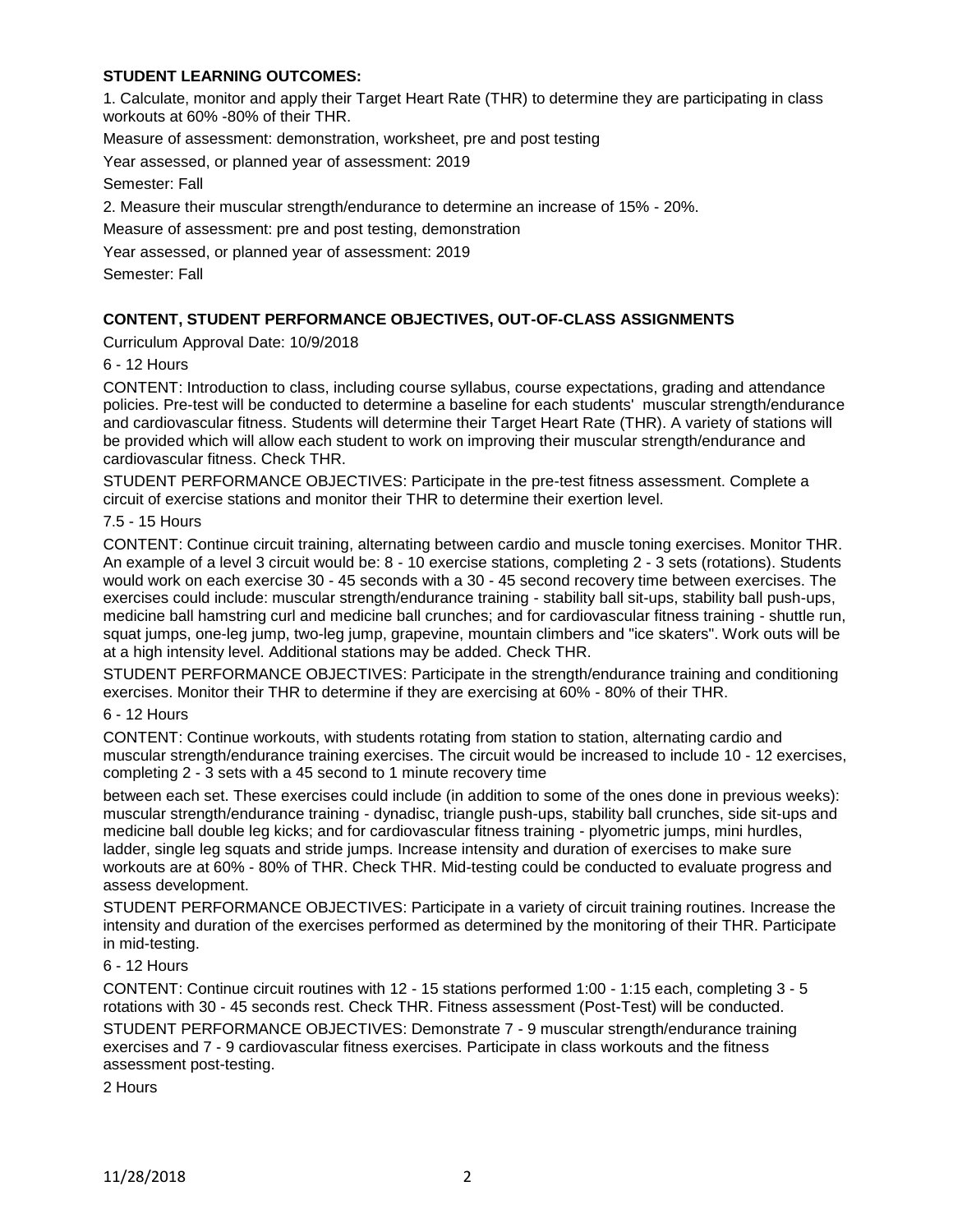# **METHODS OF INSTRUCTION:**

guided practice, stations, discussion

### **OUT OF CLASS ASSIGNMENTS:**

Required Outside Hours: 0 Assignment Description: No out of class assignments are required as this is a lab course.

# **METHODS OF EVALUATION:**

Writing assignments Percent of total grade: 0.00 % If this is a degree applicable course, but substantial writing assignments are NOT appropriate, indicate reason: Course primarily involves skill demonstration or problem solving Problem-solving assignments Percent of total grade: 5.00 % Percent range of total grade: 5% to 10% Other: Calculating and monitoring THR. Skill demonstrations Percent of total grade: 30.00 % Percent range of total grade: 30% to 50% Demonstration Exams Other methods of evaluation Percent of total grade: 40.00 % Class participation required. Percent range of total grade: 40% to 60%

# **REPRESENTATIVE TEXTBOOKS:**